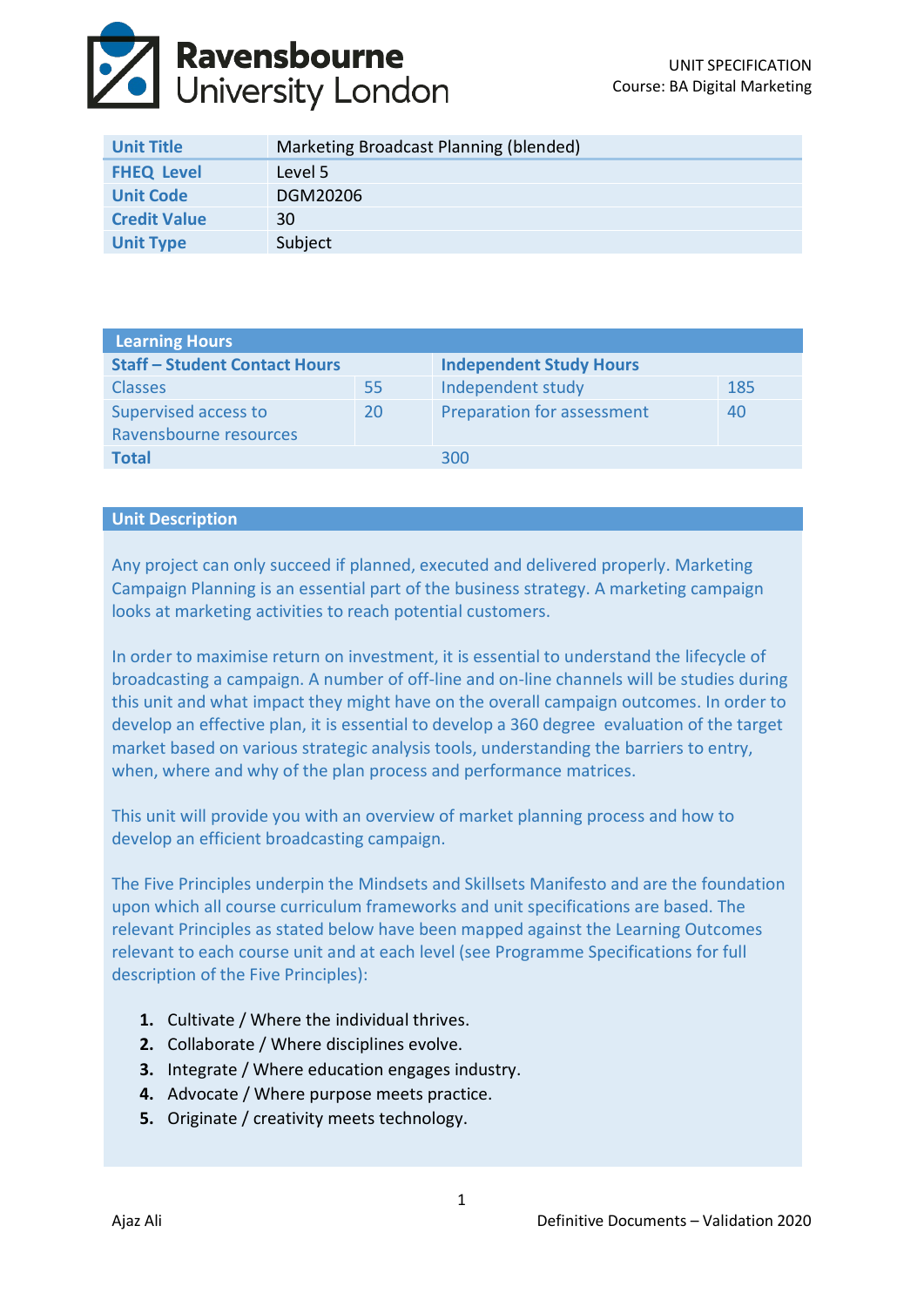#### **Unit Indicative Content**

**The aim of this unit is to support students in diagnosing and communicating the range of psychological factors that digital environments have on consumer behaviour. In order to achieve this, themes covered could include:**

- Market, Customer and Competitor orientations
- Alternate orientations
- Responsible Marketing
- Market Planning Models
- Situation Analysis
- Reactive vs Proactive
- Blue Ocean vs. Red Ocean
- Barriers to effective campaign planning
- VRIN criteria
- Brand Equity Analysis
- Porter's Generic Strategy
- Stakeholder Analysis
- Role of agencies in campaigns
- Market Analysis techniques
- Alignment of marketing campaign with business objectives
- Marketing mix and positioning
- BCG Matrix
- Porters Five Forces Model
- PESTEL Analysis
- Value Proposition
- Communication Mix
- Implementation and Control
- Monitoring a marketing campaign
- Performance Matrix

## Unit Aims

To identify appropriate campaign planning process

To understand internal and external marketing environment

To critically evaluate factors affecting strategic decisions in marketing campaigns

To apply key components of a marketing campaign

To conduct a post campaign success / failure evaluation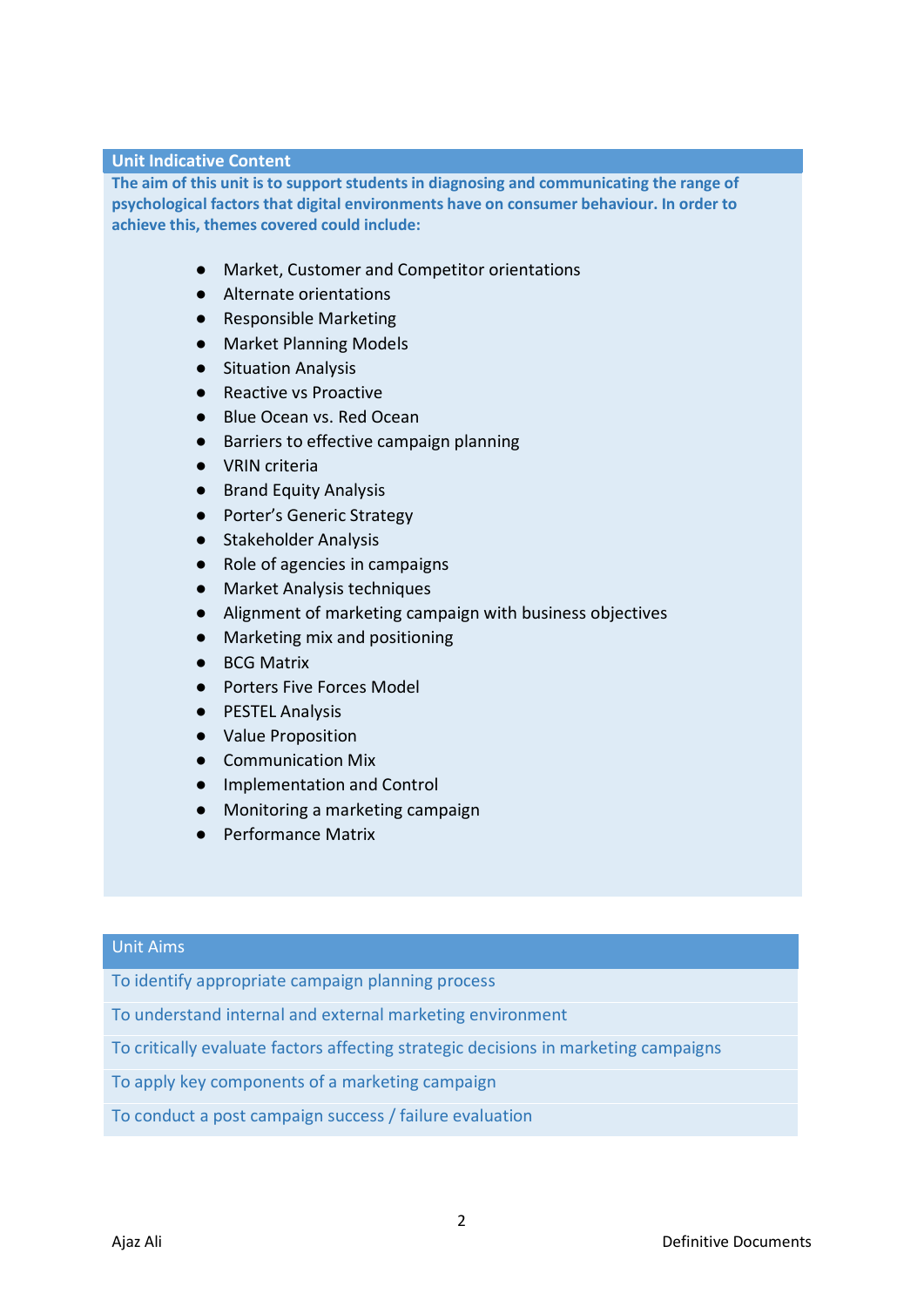**Unit Learning Outcomes**

#### LO 1 Research/Inspiration

Analyse and interpret information gathering techniques using a wide range of sources, providing visual, contextual and industry case-study research as appropriate.

Related Principle: ORIGINATE

#### LO 2 Concept/Ideation

Analyse research materials leading to the generation of the ideation and concepts that inform and lead to project development. Related Principle: ORIGINATE

LO 4 (Pre) Production

Employ relevant knowledge of production skills alongside a grasp of the creative potential of a selection of processes, materials and methods that inform creative and academic practice.

Related Principle: COLLABORATE

LO 5 Presentation /Storytelling for Influence Select and employ effective methods of presentation and communication of projects in considering the audience/client and the purpose of the work, whether in visual, oral or written form.

Related Principle: ADVOCATE

## **Learning and Teaching Methods**

This unit will be delivered using a combination of:

- Lectures / Seminars
- Online activities
- Self-directed independent study
- Peer learning, group discussion, guest speakers

| <b>Assessment methods and tasks</b> |                                                   |  |  |
|-------------------------------------|---------------------------------------------------|--|--|
| <b>Assessment tasks</b>             | Weighting (%) (one grade or multi-<br>grade unit) |  |  |
| Portfolio                           | 50%                                               |  |  |
| Presentation                        | 50%                                               |  |  |

## **Indicative Assessment Criteria**

Plan, deploy and analyse the key elements of the marketing strategy and how they interrelate with business strategy. (LO4, LO5)